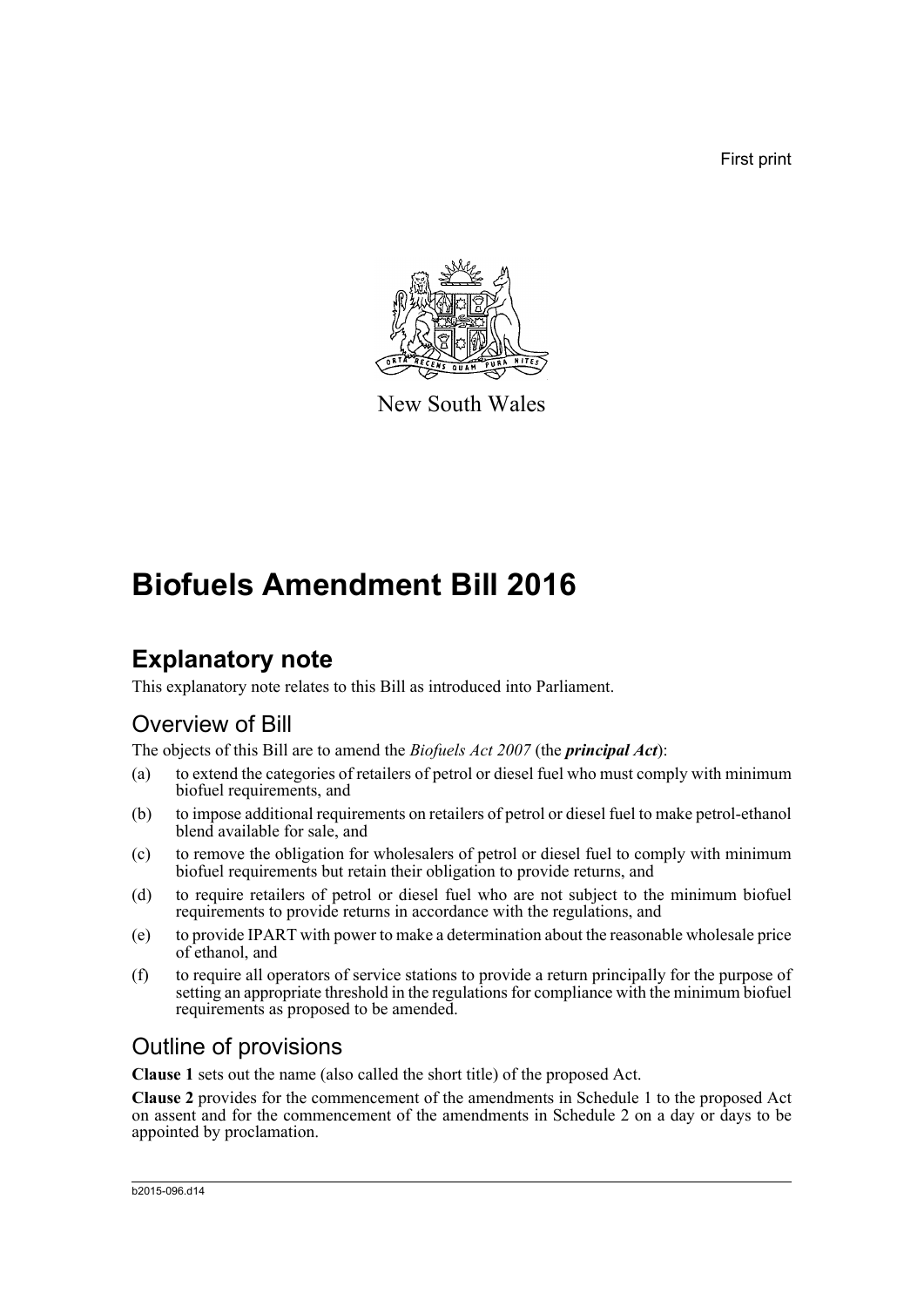### **Schedule 1 Interim amendments of Biofuels Act 2007 No 23**

**Schedule 1** amends the principal Act by inserting a provision to require all operators of service stations to provide a return to the Secretary principally for the purpose of setting an appropriate threshold in the regulations for compliance with the minimum biofuel requirements as proposed to be amended by Schedule 2. Non-compliance with the requirement to provide a return will be a penalty notice offence.

#### **Schedule 2 Principal amendments of Biofuels Act 2007 No 23**

**Schedule 2** [1] amends the long title of the principal Act to recognise the object of gathering information about sales of petrol and diesel fuel.

**Schedule 2 [2]–[4]** amend the definitions section of the principal Act to accommodate the proposed amendments to other provisions of the principal Act.

**Schedule 2 [5]** substitutes section 4A of the principal Act which sets out the categories of retailers to whom minimum biofuel requirements apply.

The terminology "major retailers" is proposed to be altered to "volume fuel retailers". Currently, the expression captures a person who operates or controls the operation of more than 20 service stations. Proposed section 4A provides that the new expression captures a person who operates or controls the operation of a volume fuel service station or a person who operates or controls the operation of 20 or more service stations, none of which are volume fuel service stations.

A definition of *volume fuel service station* is proposed to be included in section 3 of the principal Act. The definition has 2 limbs: 3 or more types of petrol or diesel fuel must be sold at the service station and the total volume of petrol and diesel fuel sold at the service station must exceed a threshold prescribed by the regulations. The definition of *service station* remains the same but has been shifted from current section 4A to section 3 of the principal Act.

**Schedule 2 [8] and [9]** make amendments to sections 6 and 7 of the principal Act to remove the obligation of volume fuel wholesalers to comply with minimum biofuel requirements. Volume fuel wholesalers will still be subject to requirements relating to registration, returns and records. This change necessitates some restructuring of the principal Act. Current sections 10, 15 and 17 are brought into Part 2 dealing with minimum biofuel requirements. Part 3 is renamed, reflecting that it will impose obligations on both retailers and wholesalers in relation to registration, returns and records. Current section 14 about compliance reporting is moved to Part 4 (Enforcement) since it deals with both the minimum biofuel requirements and the requirements for the provision of information.

**Schedule 2 [10]** inserts section 8 into the principal Act which imposes a further minimum biofuel requirement on volume fuel retailers, namely, that a volume fuel retailer must ensure that, at each of the retailer's volume fuel service stations, petrol-ethanol blend is available for sale by retail for the fuelling of motor vehicles in a manner that complies with the regulations. It is intended that the regulations will set out requirements relating to accessibility of the fuel in comparison to another type or other types of fuel.

**Schedule 2 [12]** inserts section 9A into the principal Act which imposes an offence of non-compliance with a minimum biofuel requirement. This matter is currently dealt with in section 10 of the principal Act. The proposed section limits the offence to retailers and adjusts the defences available. It introduces a new defence of proving that it is not economically viable to comply with a minimum biofuel requirement. In the case of petrol-ethanol blend, this can be because the wholesale price of ethanol for use in the production of petrol-ethanol blend exceeds the reasonable wholesale price determined by IPART under proposed section 17A (1) (a).

**Schedule 2 [13]** modifies the heading to Part 3 because, following the restructuring of the principal Act, the Part will impose obligations on both wholesalers and retailers in relation to registration, returns and records.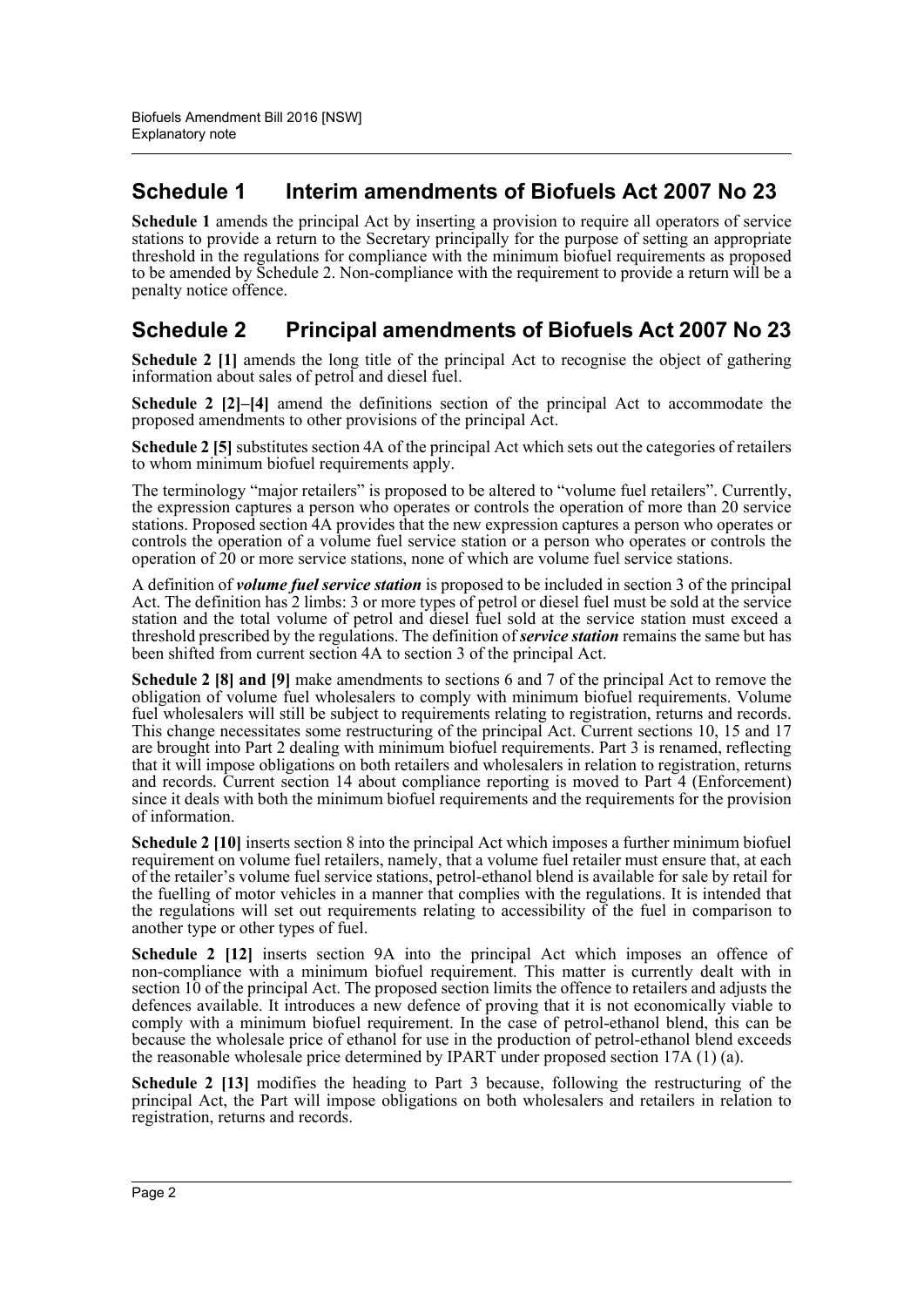**Schedule 2 [14]** elevates the scheme for registration of wholesalers and retailers from the regulations to the Act and inserts proposed section 10 into the principal Act. The registration scheme is extended to cover retailers who are not subject to the minimum biofuel requirements but who may be subject to the information gathering powers.

It also replaces section 11 of the principal Act. Under proposed section 11, a person required to be registered is obliged to provide returns to the Secretary as set out in the regulations.

**Schedule 2 [15]** amends section 12 of the principal Act to apply the section to all persons required to be registered.

**Schedule 2 [16]** amends section 13 of the principal Act to make it an offence not to register as required by proposed section 10.

**Schedule 2 [21]–[26]** adjust the Minister's power to grant exemptions from the minimum biofuel requirements and move section 15 of the principal Act into Part 2. The proposed grounds of exemption for a volume fuel retailer are as follows:

- that, if the retailer were prosecuted for failure to comply with the requirement, the retailer would have a defence to the prosecution,
- that the exemption is reasonable in order to allow the retailer a period within which to take the steps required to establish a defence to a prosecution for failure to comply with the requirement,
- that compliance by the retailer may result in a risk to public health or safety,
- that the exemption should be granted on other grounds specified in the regulations,
- that there are other extraordinary circumstances justifying the grant of the exemption.

Proposed subsection (5A) allows an exemption that is granted in order to allow a retailer a period within which to take steps to comply with a minimum biofuel requirement to be subject to conditions specifying the steps to be taken and requires it to be limited to a term not exceeding that set out in the regulations.

**Schedule 2 [31]** inserts proposed Part 3A into the principal Act to confer the following functions on IPART:

- to determine, and periodically review, a reasonable wholesale price for ethanol for use in the production of petrol-ethanol blend,
- to monitor the retail market (including prices) for petrol-ethanol blend and make reports to the Minister on the effect of a determination on that market.

In determining a reasonable wholesale price for ethanol, IPART is required:

- to consider the price at which ethanol would need to be sold by wholesale for use in the production of petrol-ethanol blend for the wholesale market for ethanol and petrol-ethanol blend and the retail market for petrol-ethanol blend to be economically viable, and
- to take into account the minimum biofuel requirements and disregard any exemptions from those requirements that may be granted under the principal Act.

**Schedule 2 [32]** amends sections 19 and 20 of the principal Act to extend the powers of authorised officers so that they apply to the new categories of persons required to comply with obligations under the Act.

**Schedule 2 [34]** modifies section 24 of the principal Act so that, rather than the Chairperson of the Expert Panel being the Secretary, the Secretary may determine whether to act as Chairperson himself or herself or, instead, to nominate another person or the Commissioner for Fair Trading, or to allow the Commissioner for Fair Trading to nominate another person, to be the Chairperson. The principal Act requires various matters to be referred to the Expert Panel for a recommendation.

**Schedule 2 [35]** amends section 31 of the principal Act to allow the Secretary, as well as the Minister, to delegate functions and powers under the principal Act.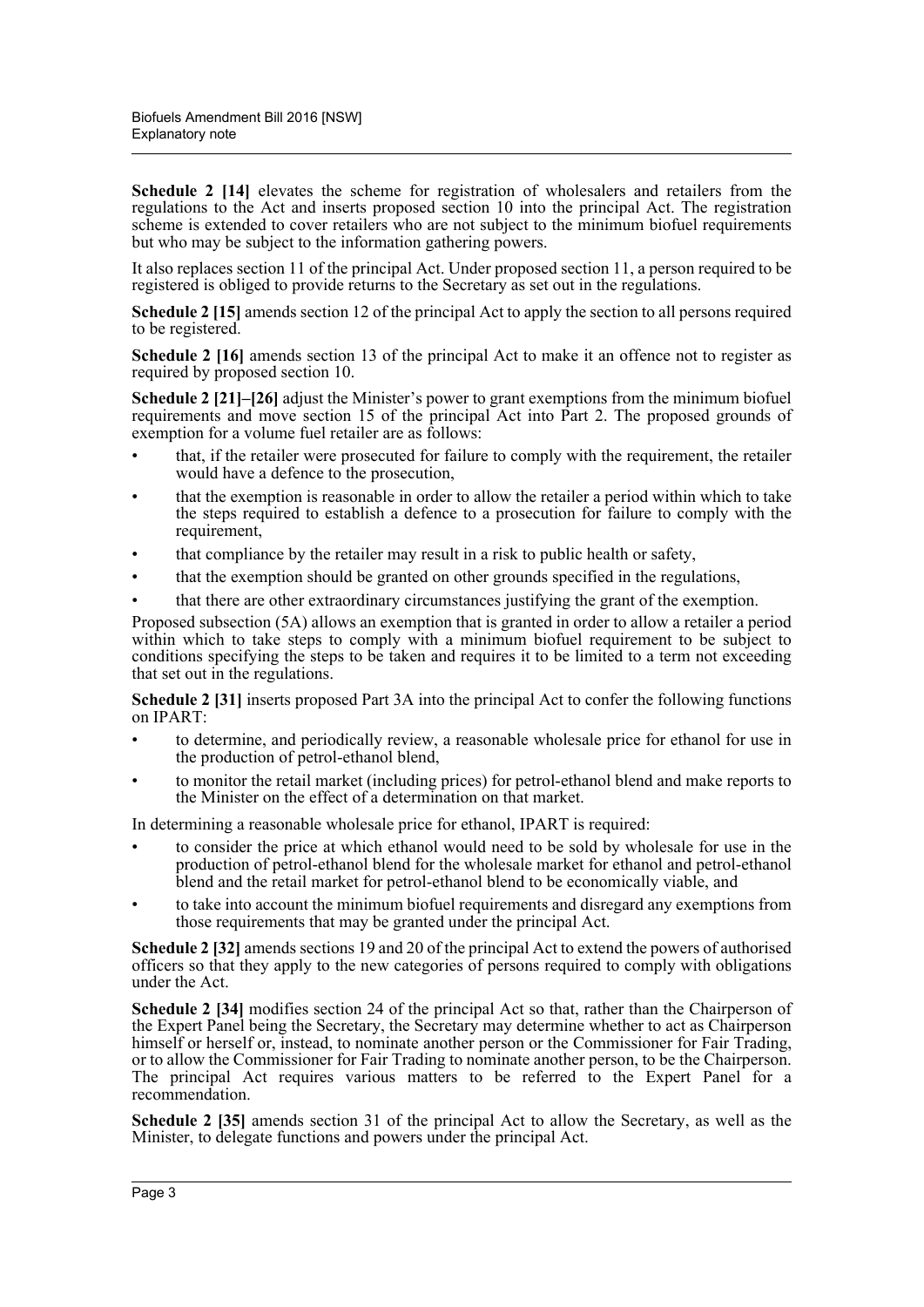**Schedule 2 [36]** inserts into the principal Act a transitional provision to ensure that registration as a volume fuel seller under the regulations continues to operate as registration under proposed section 10 of the principal Act and a transitional provision to equate an IPART determination made under section 12A of the *Independent Pricing and Regulatory Tribunal Act 1992* as to the wholesale price or maximum wholesale price of ethanol to a price determined under section  $17A(1)$  (a), as proposed to be inserted.

The remaining amendments (**Schedule 2 [6], [7], [11], [17]–[20], [27]–[30]** and **[33]**) are consequential.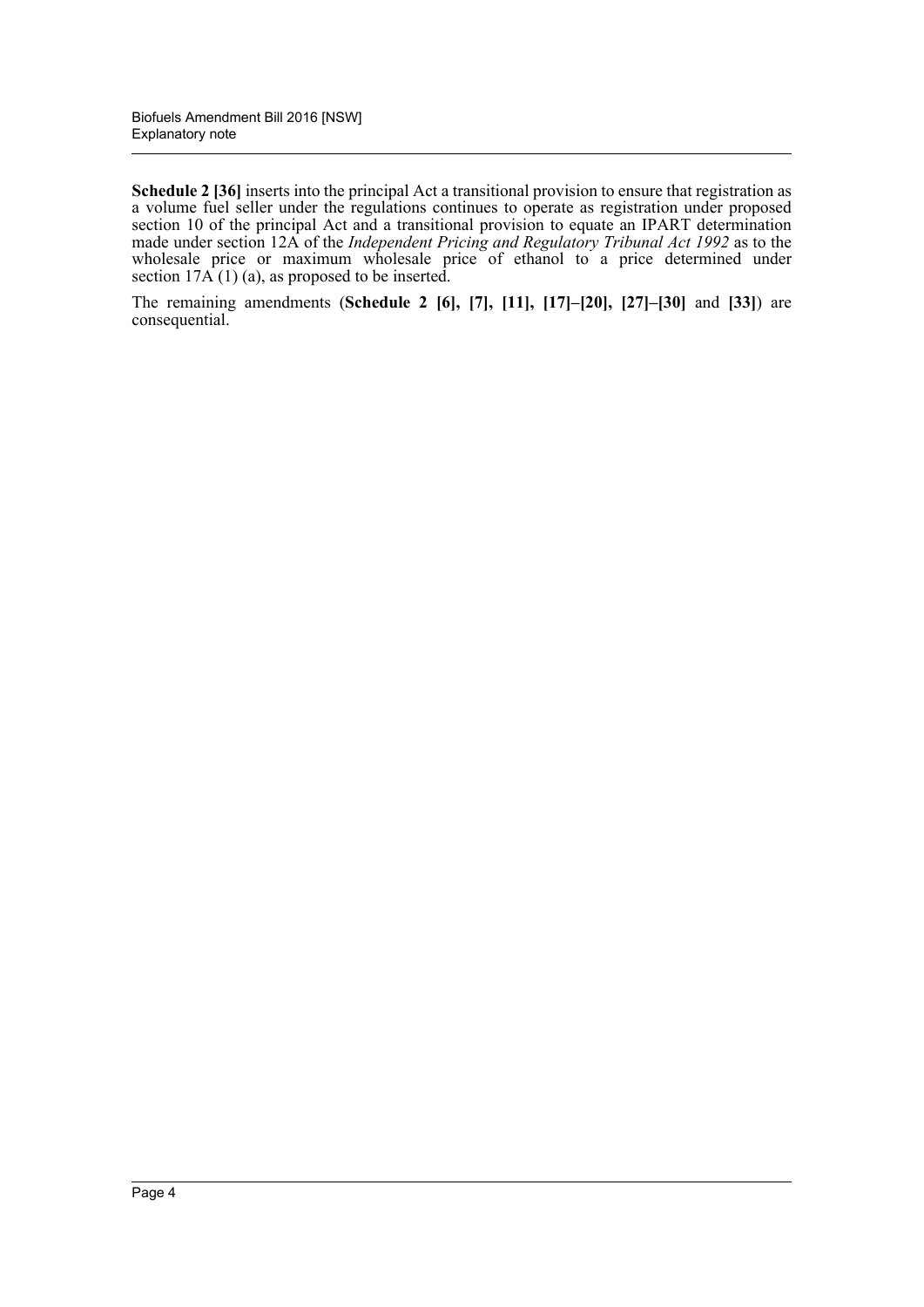First print



New South Wales

# **Biofuels Amendment Bill 2016**

## **Contents**

|                                                        | Page |
|--------------------------------------------------------|------|
| Name of Act                                            | ົ    |
| Commencement                                           | 2    |
| Interim amendments of Biofuels Act 2007 No 23          |      |
| <b>Principal amendments of Biofuels Act 2007 No 23</b> |      |
|                                                        |      |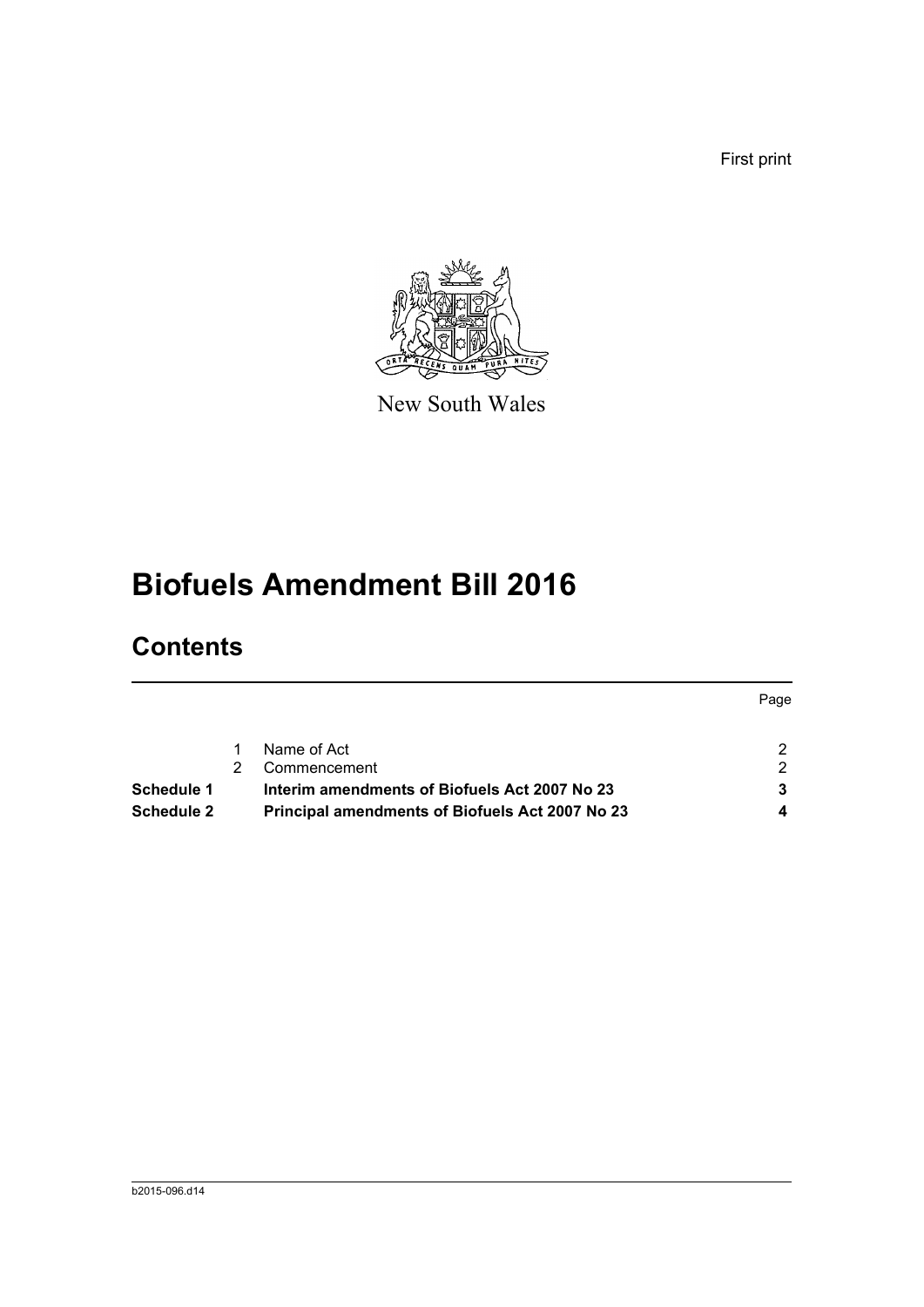

New South Wales

## **Biofuels Amendment Bill 2016**

No , 2016

#### **A Bill for**

An Act to amend the *Biofuels Act 2007* to modify the minimum biofuel requirements and their application and to extend requirements for the provision of information.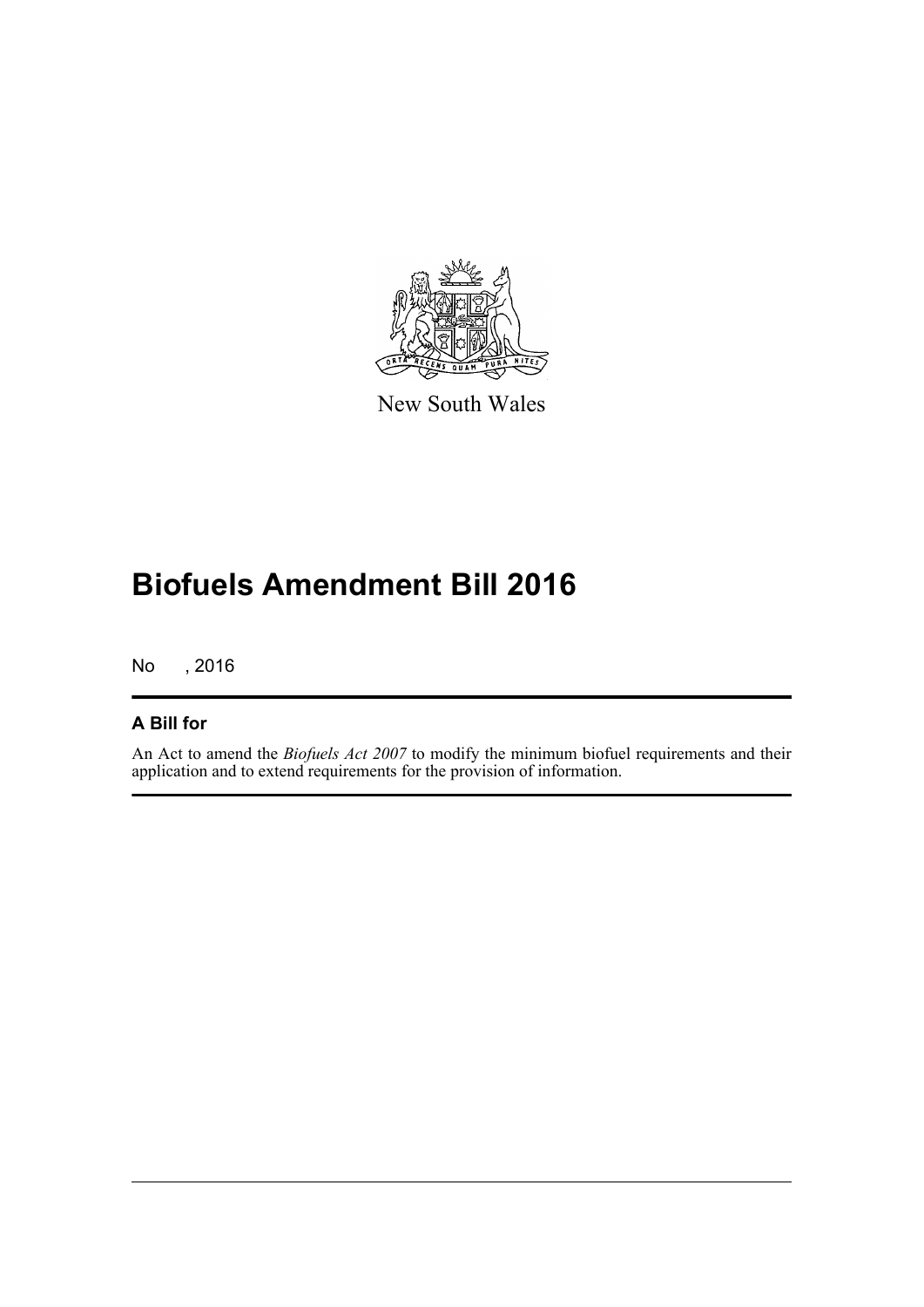<span id="page-6-1"></span><span id="page-6-0"></span>

|              | The Legislature of New South Wales enacts:                                                                       | 1 |  |  |  |
|--------------|------------------------------------------------------------------------------------------------------------------|---|--|--|--|
| Name of Act  |                                                                                                                  |   |  |  |  |
|              | This Act is the <i>Biofuels Amendment Act 2016</i> .                                                             | 3 |  |  |  |
| Commencement |                                                                                                                  |   |  |  |  |
| (1)          | Sections 1 and 2 and Schedule 1 commence on the date of assent to this Act.                                      | 5 |  |  |  |
| (2)          | This Act (except sections 1 and 2 and Schedule 1) commences on a day or days to be<br>appointed by proclamation. | 6 |  |  |  |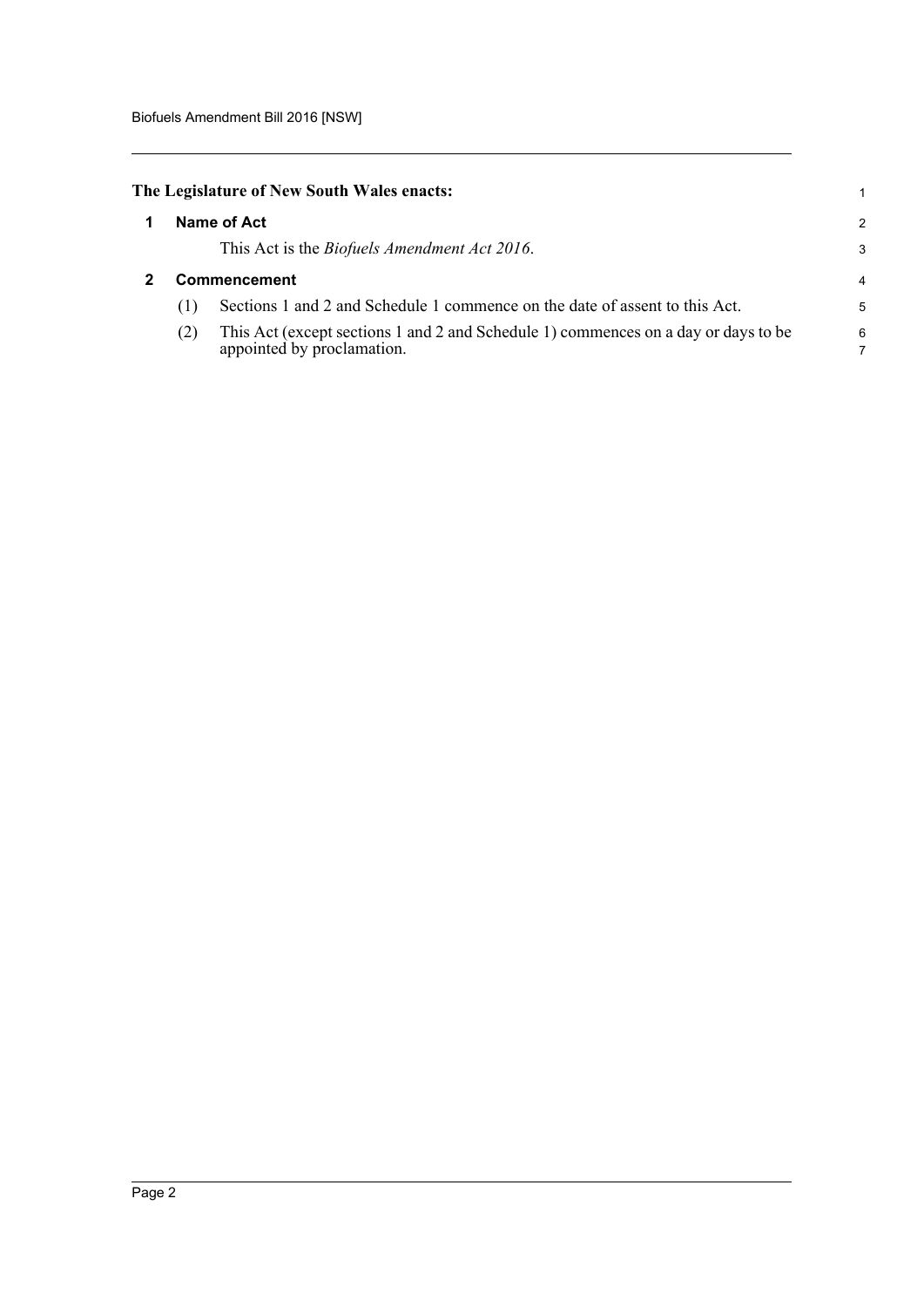<span id="page-7-0"></span>

| Schedule 1 |        |     | Interim amendments of Biofuels Act 2007 No 23                                                                                                                                                                                                                | $\mathbf{1}$                                  |  |  |  |
|------------|--------|-----|--------------------------------------------------------------------------------------------------------------------------------------------------------------------------------------------------------------------------------------------------------------|-----------------------------------------------|--|--|--|
|            |        |     | Schedule 1 Savings, transitional and other provisions                                                                                                                                                                                                        | $\boldsymbol{2}$                              |  |  |  |
|            |        |     | Insert after Part 4:                                                                                                                                                                                                                                         | 3                                             |  |  |  |
|            | Part 5 |     | Return by operators of service stations for<br>purposes of Biofuels Amendment Act 2016                                                                                                                                                                       |                                               |  |  |  |
|            | 6      |     | Return by operators of service stations                                                                                                                                                                                                                      | 6                                             |  |  |  |
|            |        | (1) | A person who operates or controls the operation of a service station (within the<br>meaning of section 4A) must provide a return to the Secretary as required by<br>the Secretary by notice published in the Gazette.<br>Maximum penalty: 500 penalty units. | $\overline{7}$<br>8<br>$\boldsymbol{9}$<br>10 |  |  |  |
|            |        | (2) | The notice must specify:                                                                                                                                                                                                                                     | 11                                            |  |  |  |
|            |        |     | the period for which the return is to be provided, and<br>(a)                                                                                                                                                                                                | 12                                            |  |  |  |
|            |        |     | the manner and form in which the return is to be provided, and<br>(b)                                                                                                                                                                                        | 13                                            |  |  |  |
|            |        |     | the date by which the return is to be provided.<br>(c)                                                                                                                                                                                                       | 14                                            |  |  |  |
|            |        | (3) | The return is to specify the following information in respect of sales of petrol<br>and diesel fuel by the person during the period for which the return is provided:                                                                                        | 15<br>16                                      |  |  |  |
|            |        |     | the total volume of petrol sold (including petrol-ethanol blend),<br>(a)                                                                                                                                                                                     | 17                                            |  |  |  |
|            |        |     | the total volume of ethanol sold (in the form of petrol-ethanol blend),<br>(b)                                                                                                                                                                               | 18                                            |  |  |  |
|            |        |     | the total volume of diesel fuel sold (including biodiesel blend),<br>(c)                                                                                                                                                                                     | 19                                            |  |  |  |
|            |        |     | the total volume of biodiesel sold (in the form of biodiesel blend),<br>(d)                                                                                                                                                                                  | 20                                            |  |  |  |
|            |        |     | such other information as may be specified in the notice.<br>(e)                                                                                                                                                                                             | 21                                            |  |  |  |
|            |        | (4) | If the period for which the return is to be provided is a relevant period,<br>compliance with section 11 by a major retailer is to be taken to be compliance<br>with this clause.                                                                            | 22<br>23<br>24                                |  |  |  |
|            |        | (5) | For the purposes of section 29, an offence under subclause (1) is prescribed as<br>a penalty notice offence and \$5,500 is prescribed as the amount of the penalty<br>payable for the offence if dealt with under section 29.                                | 25<br>26<br>27                                |  |  |  |
|            |        | (6) | This clause ceases to have effect on the commencement of Schedule 2 [14] to<br>the Biofuels Amendment Act 2016.                                                                                                                                              | 28<br>29                                      |  |  |  |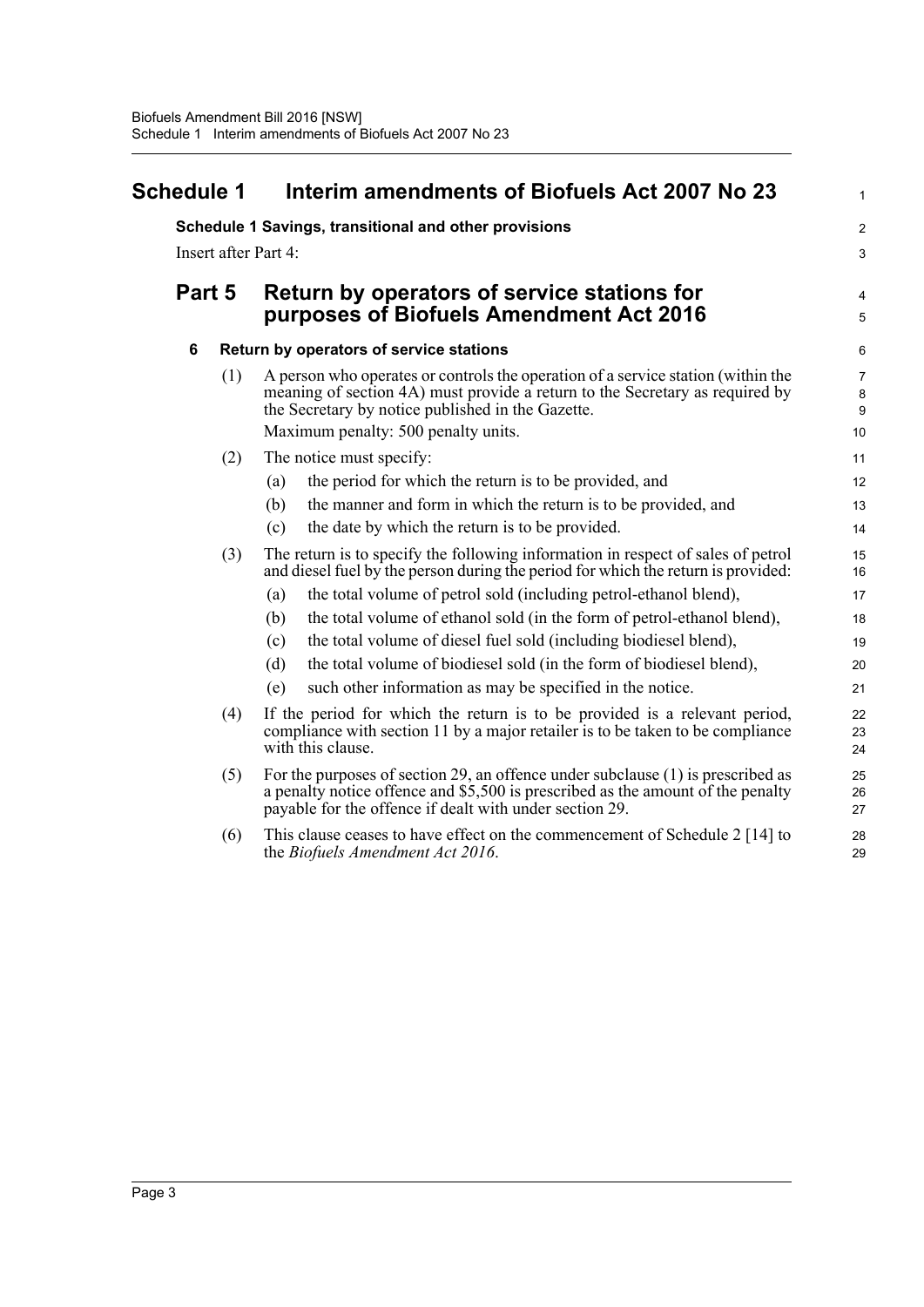<span id="page-8-0"></span>

|       | <b>Schedule 2</b>                                                                                 |                              |     | <b>Principal amendments of Biofuels Act 2007 No 23</b>                                                                                                                                                                                                                                 | 1                    |  |  |
|-------|---------------------------------------------------------------------------------------------------|------------------------------|-----|----------------------------------------------------------------------------------------------------------------------------------------------------------------------------------------------------------------------------------------------------------------------------------------|----------------------|--|--|
| [1]   | Long title                                                                                        |                              |     |                                                                                                                                                                                                                                                                                        | $\overline{a}$       |  |  |
|       |                                                                                                   |                              |     | Insert "and to require information to be provided in respect of such sales" after "State".                                                                                                                                                                                             | 3                    |  |  |
| [2]   |                                                                                                   | <b>Section 3 Definitions</b> |     |                                                                                                                                                                                                                                                                                        | 4                    |  |  |
|       | Omit the definitions of <i>major retailer</i> and <i>volume fuel seller</i> from section $3(1)$ . |                              |     |                                                                                                                                                                                                                                                                                        |                      |  |  |
| $[3]$ |                                                                                                   |                              |     | Section 3 (1), definition of "minimum biofuel requirement"                                                                                                                                                                                                                             | 6                    |  |  |
|       |                                                                                                   |                              |     | Omit "section 6 or 7". Insert instead "section 6, 7 or 8".                                                                                                                                                                                                                             | 7                    |  |  |
| [4]   |                                                                                                   | Section 3 (1)                |     |                                                                                                                                                                                                                                                                                        | 8                    |  |  |
|       |                                                                                                   |                              |     | Insert in alphabetical order:                                                                                                                                                                                                                                                          | 9                    |  |  |
|       |                                                                                                   |                              |     | <b>IPART</b> means the Independent Pricing and Regulatory Tribunal.                                                                                                                                                                                                                    | 10                   |  |  |
|       |                                                                                                   |                              |     | service station means a building or place used for the fuelling of motor<br>vehicles involving the sale by retail of petrol or diesel fuel, whether or not any<br>other fuel or other product is sold there and whether or not the building or<br>place is used for any other purpose. | 11<br>12<br>13<br>14 |  |  |
|       |                                                                                                   |                              |     | <i>volume fuel retailer</i> is defined in section 4A.                                                                                                                                                                                                                                  | 15                   |  |  |
|       |                                                                                                   |                              |     | volume fuel retailer's service station means:                                                                                                                                                                                                                                          | 16                   |  |  |
|       |                                                                                                   |                              | (a) | a service station operated by the volume fuel retailer, or                                                                                                                                                                                                                             | 17                   |  |  |
|       |                                                                                                   |                              | (b) | a service station the operation of which is controlled by the volume fuel<br>retailer.                                                                                                                                                                                                 | 18<br>19             |  |  |
|       |                                                                                                   |                              |     | whether or not the service station is a volume fuel service station.                                                                                                                                                                                                                   | 20                   |  |  |
|       |                                                                                                   |                              |     | <i>volume fuel service station</i> means a service station at which:                                                                                                                                                                                                                   | 21                   |  |  |
|       |                                                                                                   |                              | (a) | 3 or more types of petrol or diesel fuel are available for sale by retail for<br>the fuelling of motor vehicles at the service station (for example, regular<br>unleaded petrol, unleaded petrol that has a research octane number of<br>not less than 95 and diesel fuel), and        | 22<br>23<br>24<br>25 |  |  |
|       |                                                                                                   |                              | (b) | the total volume of petrol and diesel fuel sold by retail for the fuelling<br>of motor vehicles at the service station (calculated as set out in<br>section 9) exceeds a threshold prescribed by the regulations.                                                                      | 26<br>27<br>28       |  |  |
| $[5]$ |                                                                                                   | <b>Section 4A</b>            |     |                                                                                                                                                                                                                                                                                        | 29                   |  |  |
|       |                                                                                                   |                              |     | Omit the section. Insert instead:                                                                                                                                                                                                                                                      | 30                   |  |  |
|       | 4A                                                                                                |                              |     | <b>Volume fuel retailer</b>                                                                                                                                                                                                                                                            | 31                   |  |  |
|       |                                                                                                   | (1)                          |     | In this Act:                                                                                                                                                                                                                                                                           | 32                   |  |  |
|       |                                                                                                   |                              |     | <i>volume fuel retailer means:</i>                                                                                                                                                                                                                                                     | 33                   |  |  |
|       |                                                                                                   |                              | (a) | a person who operates or controls the operation of a volume fuel service<br>station (whether or not the person also operates or controls the operation<br>of any other service station and whether or not the person is also a fuel<br>wholesaler), or                                 | 34<br>35<br>36<br>37 |  |  |
|       |                                                                                                   |                              | (b) | a person who operates or controls the operation of 20 or more service<br>stations, none of which are volume fuel service stations.                                                                                                                                                     | 38<br>39             |  |  |
|       |                                                                                                   | (2)                          |     | The regulations may include any other person or class of persons in the<br>definition of <i>volume fuel retailer</i> .                                                                                                                                                                 | 40<br>41             |  |  |
|       |                                                                                                   | (3)                          |     | The regulations may exclude a person or class of persons from the definition<br>of <i>volume fuel retailer</i> .                                                                                                                                                                       | 42<br>43             |  |  |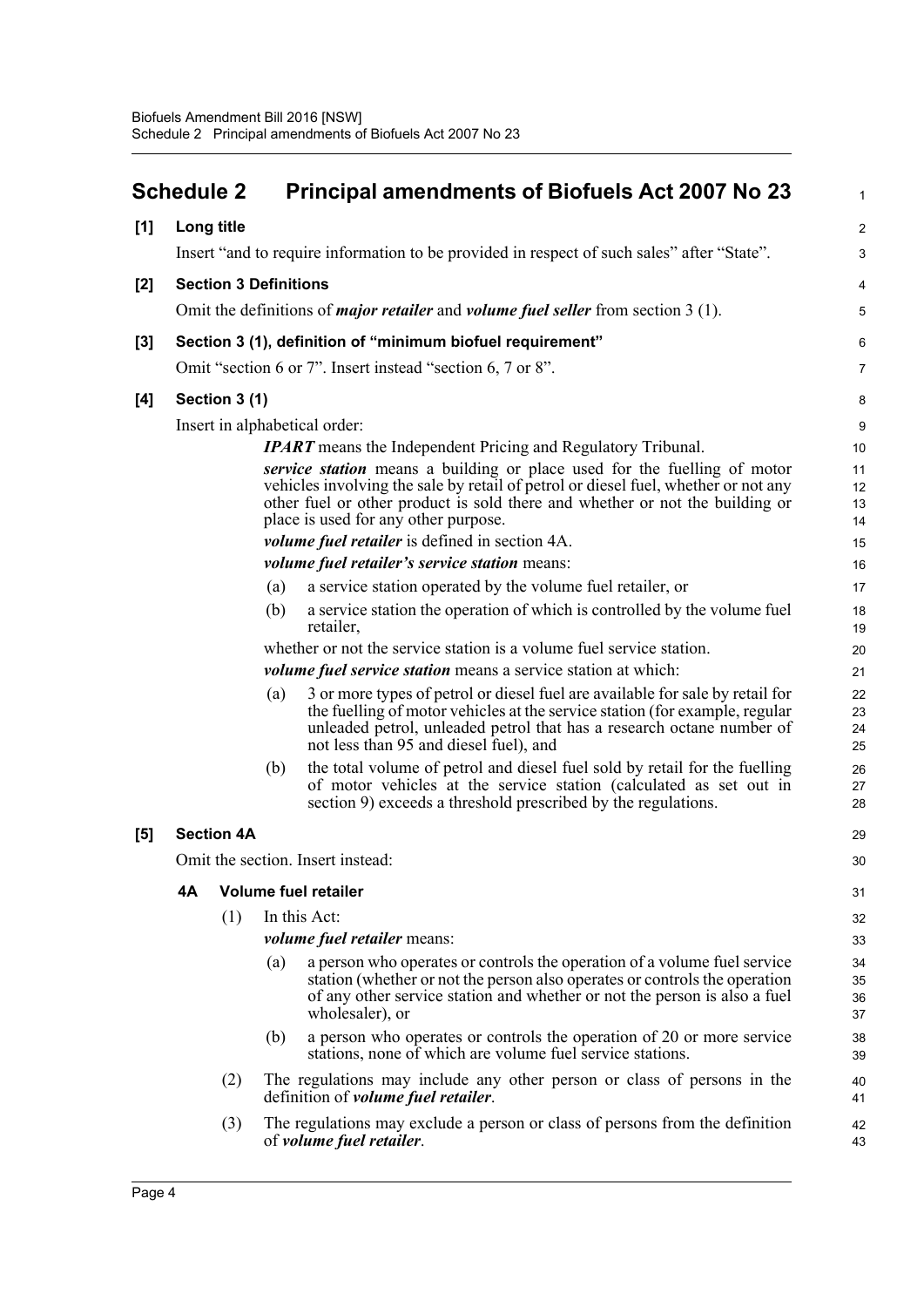| [6]    |                         |                   |                         |       | Section 5 Act applies only to sales to person in NSW or for delivery in NSW<br>Omit "a volume fuel seller" from section 5 (1). Insert instead "wholesale or retail".                      | 1<br>$\overline{a}$ |  |
|--------|-------------------------|-------------------|-------------------------|-------|-------------------------------------------------------------------------------------------------------------------------------------------------------------------------------------------|---------------------|--|
|        |                         |                   |                         |       |                                                                                                                                                                                           |                     |  |
| $[7]$  |                         | Section 5(2)      |                         |       |                                                                                                                                                                                           | 3                   |  |
|        |                         |                   |                         |       | Omit "by one volume fuel seller to another volume fuel seller".                                                                                                                           | 4                   |  |
|        |                         |                   |                         |       | Insert instead "by one wholesaler to another or by one retailer to another".                                                                                                              | 5                   |  |
| [8]    |                         |                   |                         |       | Section 6 Minimum ethanol requirement for volume fuel retailers                                                                                                                           | 6                   |  |
|        |                         |                   |                         |       | Omit "seller" wherever occurring in section 6 (1). Insert instead "retailer".                                                                                                             | 7                   |  |
| [9]    |                         |                   |                         |       | Section 7 Minimum biodiesel requirement for volume fuel retailers                                                                                                                         | 8                   |  |
|        |                         |                   |                         |       | Omit "seller" wherever occurring in section 7 (1). Insert instead "retailer".                                                                                                             | 9                   |  |
| $[10]$ | <b>Section 8</b>        |                   |                         |       |                                                                                                                                                                                           | 10                  |  |
|        |                         |                   | Insert after section 7: |       |                                                                                                                                                                                           | 11                  |  |
|        | 8                       |                   |                         |       | Availability of petrol-ethanol blend for retail sale                                                                                                                                      | 12                  |  |
|        |                         |                   |                         |       | A volume fuel retailer must ensure that, at each of the retailer's volume fuel                                                                                                            | 13                  |  |
|        |                         |                   |                         |       | service stations, petrol-ethanol blend is available for sale by retail for the<br>fuelling of motor vehicles in a manner that complies with the regulations.                              | 14<br>15            |  |
| $[11]$ |                         |                   |                         |       | Section 9 Method for determining volumes of petrol and biodiesel                                                                                                                          | 16                  |  |
|        |                         |                   |                         |       | Omit "seller" wherever occurring in section 9 (1) and (2). Insert instead "retailer".                                                                                                     | 17                  |  |
| $[12]$ |                         | <b>Section 9A</b> |                         |       |                                                                                                                                                                                           | 18                  |  |
|        | Insert after section 9: |                   |                         |       |                                                                                                                                                                                           |                     |  |
|        | 9Α                      |                   |                         |       | Offence-failure to comply with minimum biofuel requirements                                                                                                                               | 20                  |  |
|        |                         | (1)               |                         |       | A volume fuel retailer who fails to comply with a minimum biofuel<br>requirement is guilty of an offence.                                                                                 | 21<br>22            |  |
|        |                         |                   |                         |       | Maximum penalty:                                                                                                                                                                          | 23                  |  |
|        |                         |                   | (a)<br>(b)              |       | in the case of a first offence—500 penalty units, or<br>in the case of a second or subsequent offence—5,000 penalty units.                                                                | 24<br>25            |  |
|        |                         | (2)               |                         |       | It is a defence to a prosecution for failure to comply with a minimum biofuel<br>requirement if the defendant proves that:                                                                | 26<br>27            |  |
|        |                         |                   | (a)                     |       | the defendant has taken the steps set out in the regulations to comply<br>with the requirement, or                                                                                        | 28<br>29            |  |
|        |                         |                   | (b)                     |       | the defendant has otherwise taken all reasonable steps to comply with<br>the requirement, or                                                                                              | 30<br>31            |  |
|        |                         |                   | (c)                     |       | in the case of a requirement imposed by section 6 or 8—at the time of<br>the alleged offence, it was not economically viable for the defendant to<br>comply with the requirement:         | 32<br>33<br>34      |  |
|        |                         |                   |                         | (i)   | because the wholesale price of ethanol for use in the production<br>of petrol-ethanol blend exceeded the reasonable wholesale price<br>determined by IPART under section $17A(1)(a)$ , or | 35<br>36<br>37      |  |
|        |                         |                   |                         | (ii)  | because of the price at which the defendant was reasonably able<br>to produce or obtain petrol-ethanol blend for retail sale, or                                                          | 38<br>39            |  |
|        |                         |                   |                         | (iii) | on grounds set out in the regulations, or                                                                                                                                                 | 40                  |  |
|        |                         |                   |                         | (iv)  | on any other grounds, or                                                                                                                                                                  | 41                  |  |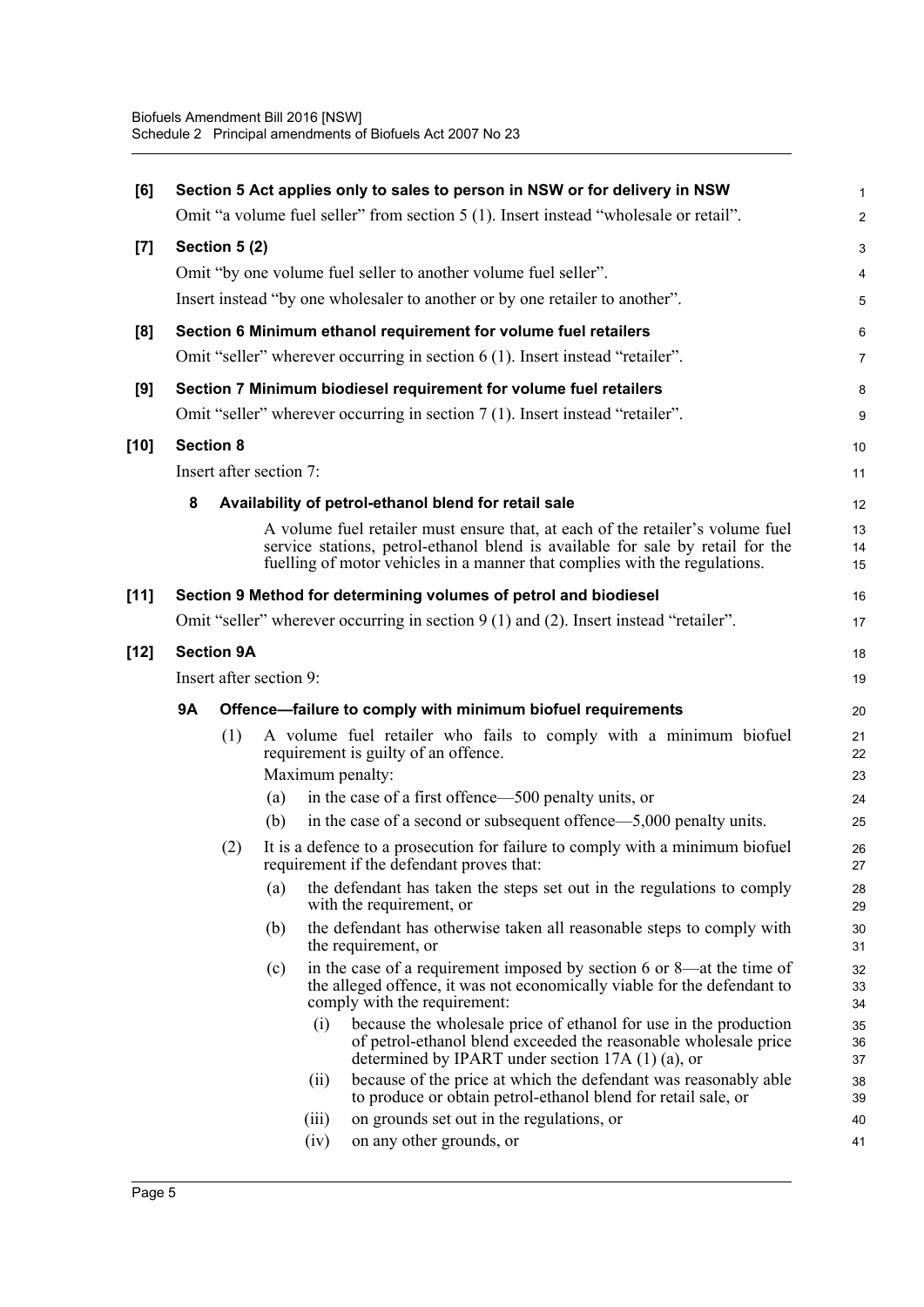|        |        |                 | (d)                                                                                              |       | in the case of a requirement imposed by section 7—at the time of the<br>alleged offence, it was not economically viable for the defendant to<br>comply with the requirement:                                                                                                                                                                                                 | $\mathbf{1}$<br>$\overline{c}$<br>3 |  |
|--------|--------|-----------------|--------------------------------------------------------------------------------------------------|-------|------------------------------------------------------------------------------------------------------------------------------------------------------------------------------------------------------------------------------------------------------------------------------------------------------------------------------------------------------------------------------|-------------------------------------|--|
|        |        |                 |                                                                                                  | (i)   | because of the price at which the defendant was reasonably able<br>to produce or obtain biodiesel blend for retail sale, or                                                                                                                                                                                                                                                  | 4<br>5                              |  |
|        |        |                 |                                                                                                  | (ii)  | on grounds set out in the regulations, or                                                                                                                                                                                                                                                                                                                                    | 6                                   |  |
|        |        |                 |                                                                                                  | (iii) | on any other grounds.                                                                                                                                                                                                                                                                                                                                                        | $\overline{7}$                      |  |
| $[13]$ |        | Part 3, heading |                                                                                                  |       |                                                                                                                                                                                                                                                                                                                                                                              | 8                                   |  |
|        |        |                 |                                                                                                  |       | Omit the heading. Insert instead:                                                                                                                                                                                                                                                                                                                                            | 9                                   |  |
|        | Part 3 |                 |                                                                                                  |       | <b>Registration, returns and records</b>                                                                                                                                                                                                                                                                                                                                     | 10                                  |  |
| $[14]$ |        |                 | Sections 10 and 11                                                                               |       |                                                                                                                                                                                                                                                                                                                                                                              | 11                                  |  |
|        |        |                 |                                                                                                  |       | Omit the sections. Insert instead:                                                                                                                                                                                                                                                                                                                                           | 12                                  |  |
|        | 10     |                 | of service stations                                                                              |       | Registration of primary wholesalers, volume fuel retailers and other operators                                                                                                                                                                                                                                                                                               | 13<br>14                            |  |
|        |        | (1)             |                                                                                                  |       | A person who carries on the business of a primary wholesaler or who operates<br>or controls the operation of a service station must register as a primary<br>wholesaler, a volume fuel retailer or an operator of a service station who is not<br>a volume fuel retailer by taking the steps required by the Secretary by order<br>published on the NSW legislation website. | 15<br>16<br>17<br>18<br>19          |  |
|        |        | (2)             | retailers.                                                                                       |       | The Secretary is to publish, on the Department's website, a register containing<br>the names and contact details of persons who are registered as volume fuel                                                                                                                                                                                                                | 20<br>21<br>22                      |  |
|        |        | (3)             |                                                                                                  |       | A person who is registered under this section must keep the registration details<br>up-to-date by taking the steps required by the Secretary, within the period<br>allowed by the Secretary, by order published on the NSW legislation website.                                                                                                                              | 23<br>24<br>25                      |  |
|        | 11     |                 | Returns by primary wholesalers, volume fuel retailers and other operators of<br>service stations |       |                                                                                                                                                                                                                                                                                                                                                                              |                                     |  |
|        |        | (1)             |                                                                                                  |       | A person required to be registered under section 10 must provide returns to the<br>Secretary as required by the regulations.                                                                                                                                                                                                                                                 | 28<br>29                            |  |
|        |        | (2)             |                                                                                                  |       | A return is to specify the following information in respect of sales of petrol and<br>diesel fuel by the person during the period for which the return is required:                                                                                                                                                                                                          | 30<br>31                            |  |
|        |        |                 | (a)                                                                                              |       | the total volume of petrol sold (including petrol-ethanol blend),                                                                                                                                                                                                                                                                                                            | 32                                  |  |
|        |        |                 | (b)                                                                                              |       | the total volume of ethanol sold (in the form of petrol-ethanol blend),                                                                                                                                                                                                                                                                                                      | 33                                  |  |
|        |        |                 | (c)                                                                                              |       | the total volume of diesel fuel sold (including biodiesel blend),                                                                                                                                                                                                                                                                                                            | 34                                  |  |
|        |        |                 | (d)                                                                                              |       | the total volume of biodiesel sold (in the form of biodiesel blend),                                                                                                                                                                                                                                                                                                         | 35                                  |  |
|        |        |                 | (e)                                                                                              |       | such other information as may be specified in the regulations.                                                                                                                                                                                                                                                                                                               | 36                                  |  |
| $[15]$ |        |                 |                                                                                                  |       | <b>Section 12 Keeping of records</b>                                                                                                                                                                                                                                                                                                                                         | 37                                  |  |
|        |        |                 |                                                                                                  |       | Omit "volume fuel seller" wherever occurring in section 12 (1). Insert instead "person".                                                                                                                                                                                                                                                                                     | 38                                  |  |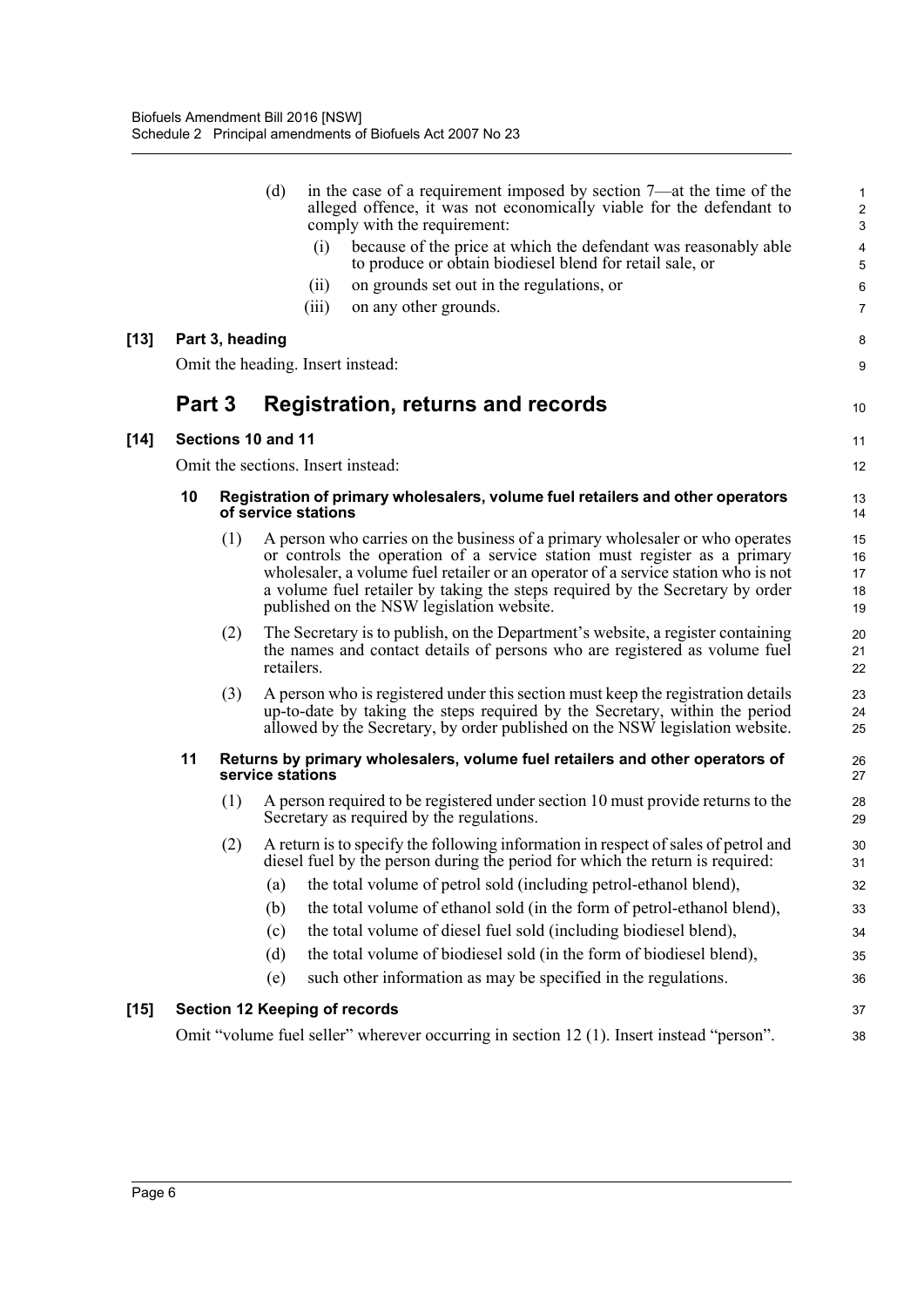| $[16]$ |                                 |     | Section 13 Offence-failure to register, furnish returns or keep records                                                                                                                                       | $\mathbf{1}$   |
|--------|---------------------------------|-----|---------------------------------------------------------------------------------------------------------------------------------------------------------------------------------------------------------------|----------------|
|        | Insert before section $13(1)$ : |     |                                                                                                                                                                                                               | $\overline{2}$ |
|        | (1A)                            |     | A person who fails to register or keep registration details up-to-date in<br>compliance with section 10 is guilty of an offence.                                                                              | 3<br>4         |
|        |                                 |     | Maximum penalty: 100 penalty units.                                                                                                                                                                           | $\sqrt{5}$     |
| $[17]$ |                                 |     | Section 14 Compliance reporting by Minister                                                                                                                                                                   | 6              |
|        |                                 |     | Omit "by volume fuel sellers" from section 14 (1).                                                                                                                                                            | $\overline{7}$ |
| $[18]$ | <b>Section 14 (2)</b>           |     |                                                                                                                                                                                                               | 8              |
|        |                                 |     | Omit "volume fuel sellers". Insert instead "persons".                                                                                                                                                         | 9              |
| $[19]$ | <b>Section 14 (3)</b>           |     |                                                                                                                                                                                                               | 10             |
|        |                                 |     | Omit "by a volume fuel seller".                                                                                                                                                                               | 11             |
| $[20]$ |                                 |     | Section 14 (as amended by this Act)                                                                                                                                                                           | 12             |
|        |                                 |     | Renumber the section as section 23 and transfer it to the end of Part 4.                                                                                                                                      | 13             |
| $[21]$ |                                 |     | Section 15 Exemptions from minimum biofuel requirements                                                                                                                                                       | 14             |
|        |                                 |     | Omit section 15 (1) and (1A). Insert instead:                                                                                                                                                                 | 15             |
|        | (1)                             |     | The Minister may, on application, exempt a volume fuel retailer from<br>compliance with a specified minimum biofuel requirement if the retailer<br>satisfies the Minister:                                    | 16<br>17<br>18 |
|        |                                 | (a) | that, if the retailer were prosecuted for failure to comply with the<br>requirement, the retailer would have a defence to the prosecution, or                                                                 | 19<br>20       |
|        |                                 | (b) | that the exemption is reasonable in order to allow the retailer a period<br>within which to take the steps required to establish a defence to a<br>prosecution for failure to comply with the requirement, or | 21<br>22<br>23 |
|        |                                 | (c) | that compliance by the retailer may result in a risk to public health or<br>safety, or                                                                                                                        | 24<br>25       |
|        |                                 | (d) | that the exemption should be granted on other grounds specified in the<br>regulations, or                                                                                                                     | 26<br>27       |
|        |                                 | (e) | that there are other extraordinary circumstances justifying the grant of<br>the exemption.                                                                                                                    | 28<br>29       |
| $[22]$ | Section 15 (4), note            |     |                                                                                                                                                                                                               | 30             |
|        |                                 |     | Omit "seller" wherever occurring. Insert instead "retailer".                                                                                                                                                  | 31             |
| $[23]$ | Section 15 (5A)                 |     |                                                                                                                                                                                                               | 32             |
|        | Insert after section $15(5)$ :  |     |                                                                                                                                                                                                               | 33             |
|        | (5A)                            |     | An exemption that is granted in order to allow a person a period within which<br>to take steps to comply with a minimum biofuel requirement:                                                                  | 34<br>35       |
|        |                                 | (a) | may be subject to conditions specifying the steps to be taken, and                                                                                                                                            | 36             |
|        |                                 | (b) | must not be granted for a period exceeding that specified in the<br>regulations.                                                                                                                              | 37<br>38       |
| $[24]$ | <b>Section 15 (7)</b>           |     |                                                                                                                                                                                                               | 39             |
|        |                                 |     | Omit "seller". Insert instead "retailer".                                                                                                                                                                     | 40             |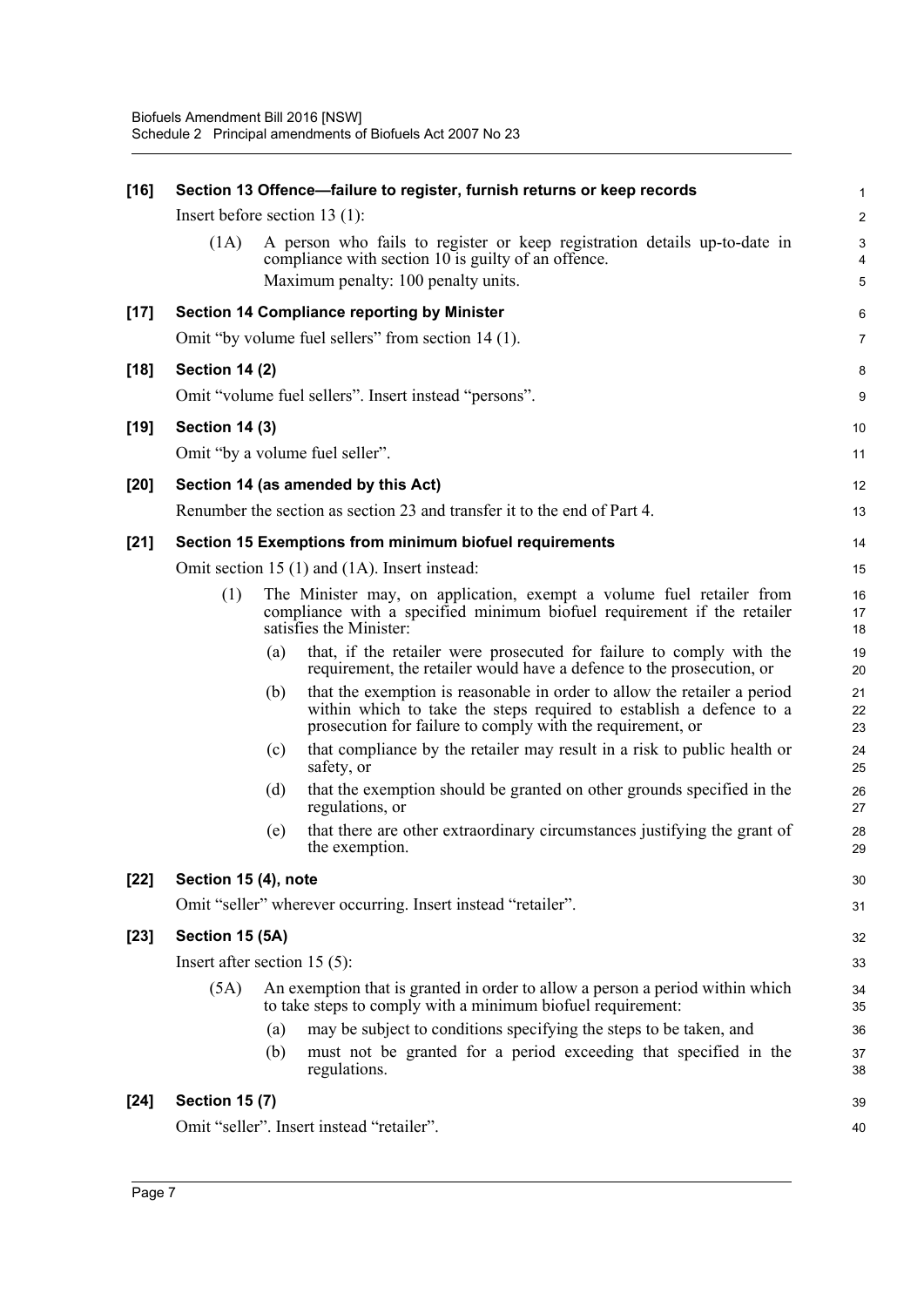| $[25]$ | Section 15, note               |                        |     |                                                                                                                                                                                                                                                                               |                               |  |  |  |
|--------|--------------------------------|------------------------|-----|-------------------------------------------------------------------------------------------------------------------------------------------------------------------------------------------------------------------------------------------------------------------------------|-------------------------------|--|--|--|
|        | sellers)".                     |                        |     | Omit "section 11 (Returns by volume fuel sellers) or 12 (Keeping of records by volume fuel                                                                                                                                                                                    | $\overline{c}$<br>$\mathsf 3$ |  |  |  |
|        |                                |                        |     | Insert instead "section 10, 11 or 12".                                                                                                                                                                                                                                        | 4                             |  |  |  |
| $[26]$ |                                |                        |     | Section 15 (as amended by this Act)                                                                                                                                                                                                                                           | $\overline{5}$                |  |  |  |
|        |                                |                        |     | Renumber the section as section 9B and transfer it in appropriate order to Part 2.                                                                                                                                                                                            | 6                             |  |  |  |
| $[27]$ |                                |                        |     | Section 17 Suspension of minimum biofuel requirements                                                                                                                                                                                                                         | 7                             |  |  |  |
|        |                                |                        |     | Omit "sellers" from section 17 (1) (a). Insert instead "retailers".                                                                                                                                                                                                           | 8                             |  |  |  |
| $[28]$ |                                | <b>Section 17 (3)</b>  |     |                                                                                                                                                                                                                                                                               | 9                             |  |  |  |
|        |                                |                        |     | Omit "seller" wherever occurring. Insert instead "retailer".                                                                                                                                                                                                                  | 10                            |  |  |  |
| $[29]$ |                                | Section 17, note       |     |                                                                                                                                                                                                                                                                               | 11                            |  |  |  |
|        | sellers)".                     |                        |     | Omit "section 11 (Returns by volume fuel sellers) or 12 (Keeping of records by volume fuel                                                                                                                                                                                    | 12<br>13                      |  |  |  |
|        |                                |                        |     | Insert instead "section 10, 11 or 12".                                                                                                                                                                                                                                        | 14                            |  |  |  |
| $[30]$ |                                |                        |     | Section 17 (as amended by this Act)                                                                                                                                                                                                                                           | 15                            |  |  |  |
|        |                                |                        |     | Renumber the section as section 9C and transfer it in appropriate order to Part 2.                                                                                                                                                                                            | 16                            |  |  |  |
| $[31]$ | Part 3A                        |                        |     |                                                                                                                                                                                                                                                                               | 17                            |  |  |  |
|        |                                | Insert after Part 3:   |     |                                                                                                                                                                                                                                                                               | 18                            |  |  |  |
|        | <b>Part 3A IPART functions</b> |                        |     |                                                                                                                                                                                                                                                                               |                               |  |  |  |
|        | 17A                            | <b>IPART</b> functions |     |                                                                                                                                                                                                                                                                               |                               |  |  |  |
|        |                                | (1)                    |     | <b>IPART</b> has the following functions:                                                                                                                                                                                                                                     | 21                            |  |  |  |
|        |                                |                        | (a) | to determine, and periodically review, a reasonable wholesale price for<br>ethanol for use in the production of petrol-ethanol blend,                                                                                                                                         | 22<br>23                      |  |  |  |
|        |                                |                        | (b) | to monitor the retail market (including prices) for petrol-ethanol blend<br>and make reports to the Minister on the effect of a determination under<br>paragraph $(a)$ on that market.                                                                                        | 24<br>25<br>26                |  |  |  |
|        |                                | (2)                    |     | In determining a reasonable wholesale price for ethanol, IPART must:                                                                                                                                                                                                          | 27                            |  |  |  |
|        |                                |                        | (a) | consider the price at which ethanol would need to be sold by wholesale<br>for use in the production of petrol-ethanol blend for the wholesale<br>market for ethanol and petrol-ethanol blend and the retail market for<br>petrol-ethanol blend to be economically viable, and | 28<br>29<br>30<br>31          |  |  |  |
|        |                                |                        | (b) | take into account the minimum biofuel requirements and disregard any<br>exemptions from those requirements that may be granted under this Act.                                                                                                                                | 32<br>33                      |  |  |  |
|        |                                | (3)                    |     | IPART may conduct investigations for the purpose of enabling it to perform<br>its functions under this section.                                                                                                                                                               | 34<br>35                      |  |  |  |
|        |                                | (4)                    |     | Subject to this section, and except to the extent to which the regulations<br>otherwise provide, the provisions of Divisions 6 and 7 of Part 3 of the<br>Independent Pricing and Regulatory Tribunal Act 1992 apply to an                                                     | 36<br>37<br>38                |  |  |  |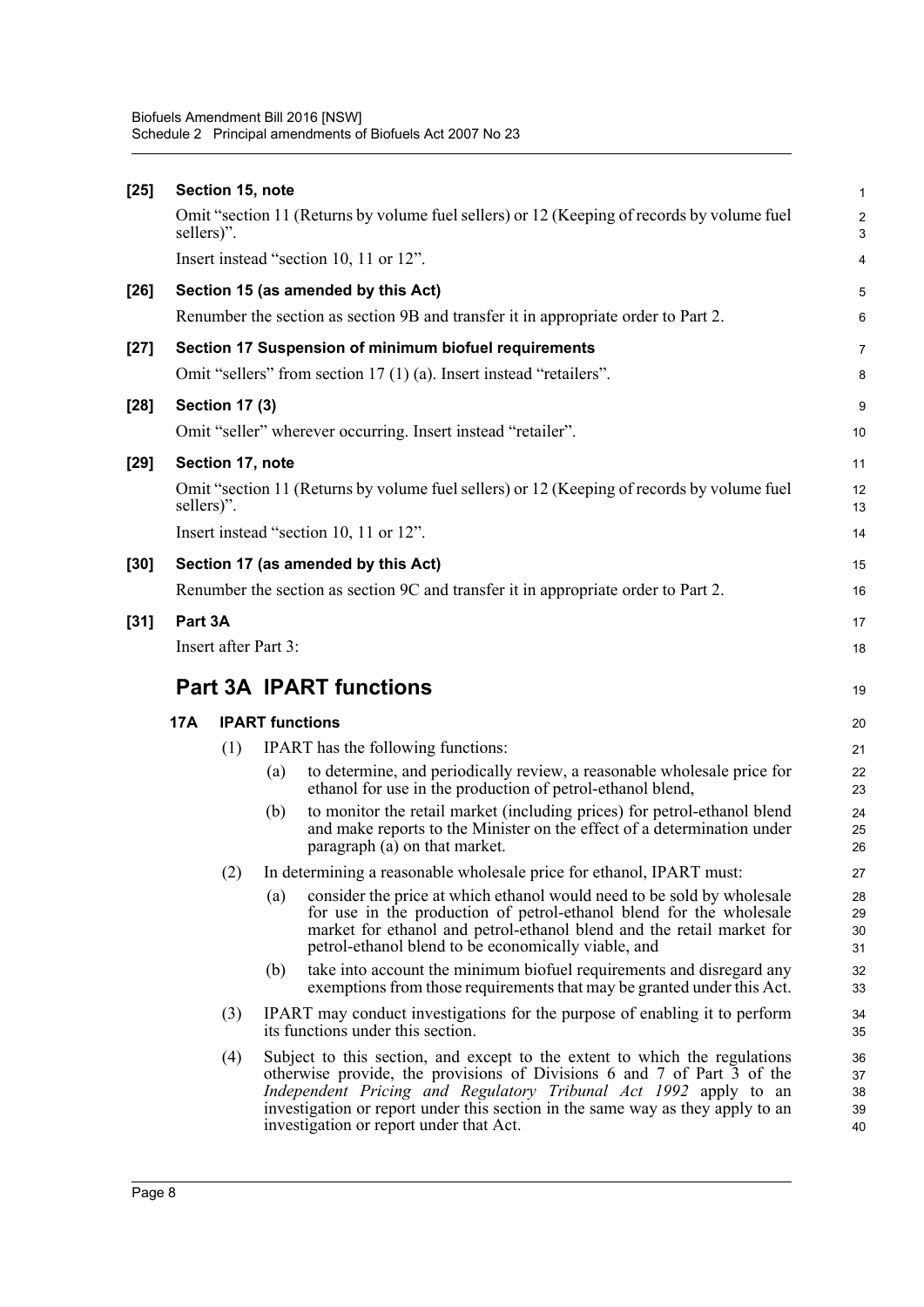|        | (5)                | Section 21 (1) of the <i>Independent Pricing and Regulatory Tribunal Act 1992</i><br>does not apply so as to require IPART to hold any hearing for the purposes of<br>an investigation under this section.                                                                                                                 | $\mathbf{1}$<br>$\overline{2}$<br>3 |
|--------|--------------------|----------------------------------------------------------------------------------------------------------------------------------------------------------------------------------------------------------------------------------------------------------------------------------------------------------------------------|-------------------------------------|
|        | (6)                | IPART may issue guidelines as to the manner in which it exercises its<br>functions under this section.                                                                                                                                                                                                                     | 4<br>5                              |
|        | (7)                | IPART must keep the guidelines available for inspection by members of the<br>public, free of charge, during normal office hours.                                                                                                                                                                                           | 6<br>$\overline{7}$                 |
|        | (8)                | It is sufficient compliance with subsection $(7)$ if a copy of the guidelines is<br>made available to the public on IPART's website.                                                                                                                                                                                       | 8<br>9                              |
|        | (9)                | Copies of the guidelines are to be made available to members of the public, at<br>cost, during normal office hours.                                                                                                                                                                                                        | 10<br>11                            |
| $[32]$ | Sections 19 and 20 |                                                                                                                                                                                                                                                                                                                            | 12                                  |
|        |                    | Omit "volume fuel seller" wherever occurring.                                                                                                                                                                                                                                                                              | 13                                  |
|        |                    | Insert instead "person required to be registered under section 10".                                                                                                                                                                                                                                                        | 14                                  |
| [33]   |                    | Section 23 Registration of volume fuel sellers                                                                                                                                                                                                                                                                             | 15                                  |
|        | Omit the section.  |                                                                                                                                                                                                                                                                                                                            | 16                                  |
| $[34]$ |                    | <b>Section 24 Expert Panel</b>                                                                                                                                                                                                                                                                                             | 17                                  |
|        |                    | Omit section 24 (2). Insert instead:                                                                                                                                                                                                                                                                                       | 18                                  |
|        | (2)                | The Chairperson of the Expert Panel is the Secretary, the Secretary's nominee,<br>the Commissioner for Fair Trading or the Commissioner's nominee, as<br>determined by the Secretary.                                                                                                                                      | 19<br>20<br>21                      |
| $[35]$ |                    | <b>Section 31 Delegation</b>                                                                                                                                                                                                                                                                                               | 22                                  |
|        |                    | Insert "or Secretary" after "Minister" wherever occurring.                                                                                                                                                                                                                                                                 | 23                                  |
| [36]   |                    | Schedule 1 Savings, transitional and other provisions                                                                                                                                                                                                                                                                      | 24                                  |
|        |                    | Insert in appropriate order:                                                                                                                                                                                                                                                                                               | 25                                  |
|        | Part 6             | <b>Provisions consequent on enactment of Biofuels</b><br><b>Amendment Act 2016</b>                                                                                                                                                                                                                                         | 26<br>27                            |
|        | 7                  | <b>Registration</b>                                                                                                                                                                                                                                                                                                        | 28                                  |
|        |                    | A person who is, immediately before the commencement of the <i>Biofuels</i><br>Amendment Act 2016, registered as a volume fuel seller under the regulations<br>made under this Act is to be taken to be registered in the appropriate category<br>under section 10 as inserted by the <i>Biofuels Amendment Act 2016</i> . | 29<br>30<br>31<br>32                |
|        |                    |                                                                                                                                                                                                                                                                                                                            |                                     |